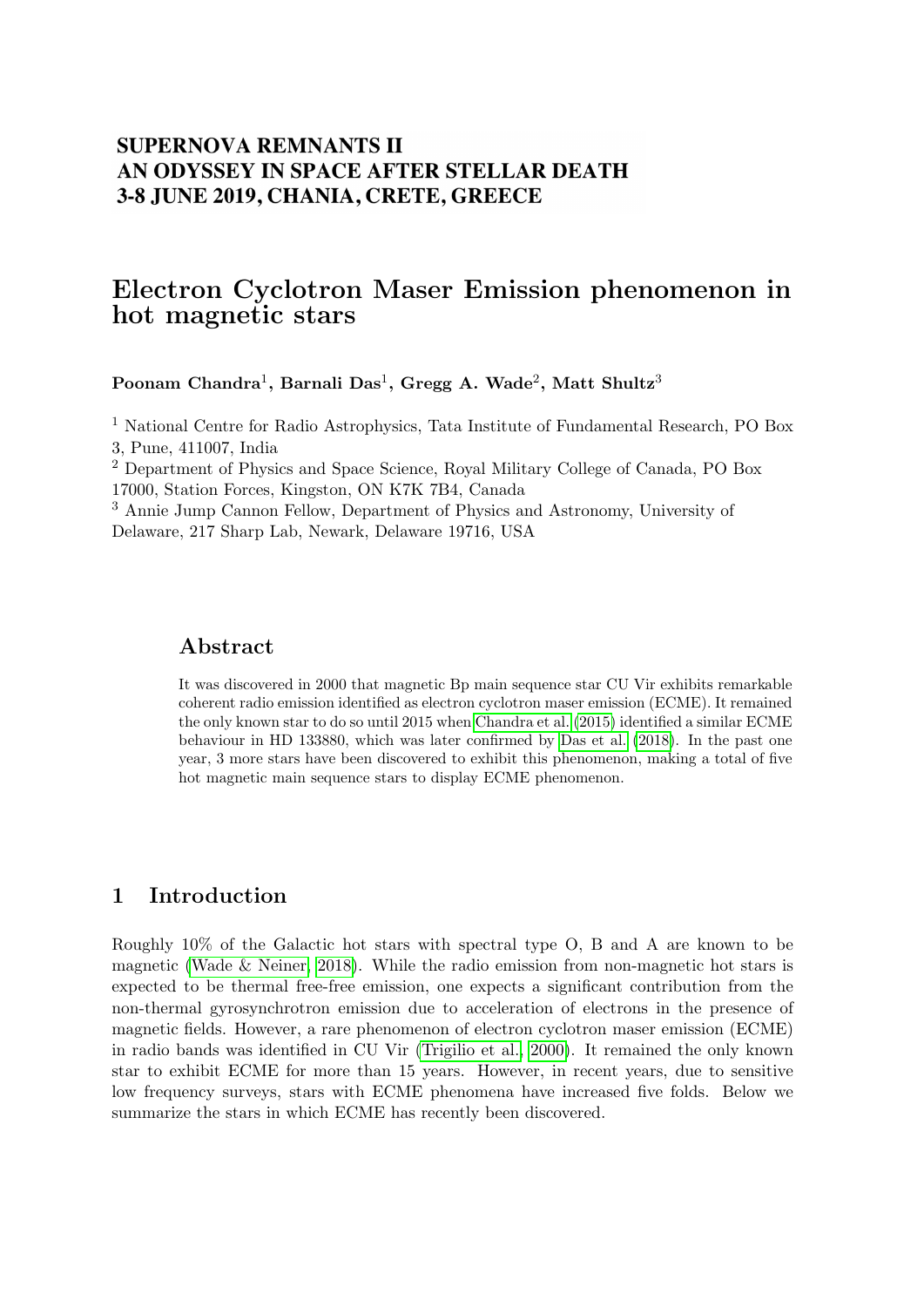#### 2 HD 133880

HD 133880 is a young Bp type star with a rotation period of  $\sim$  0.88d and an unusual magnetic topology with a non-dipolar longitudinal (line-of-sight) magnetic field  $(B_z)$  variation [\(Kochukhov et al., 2017\)](#page-2-4). [Chandra et al.](#page-2-0) [\(2015\)](#page-2-0) reported large flux enhancements in Giant Metrewave Radio Telescope (GMRT) 1390 and 610 MHz observations at magnetic nulls and speculated their origin to be ECME in nature. However, they did not have polarization information to conclusively ascertain it. Later [Das et al.](#page-2-1) [\(2018\)](#page-2-1) carried out GMRT observations covering the full rotational cycle of the star and found flux density enhancements near the magnetic nulls with nearly 100% right circular polarization (RCP; Fig. [1\)](#page-1-0). They detected no enhancements in the left circular polarization (LCP), and attributed this to the star's complex magnetic geometry.



<span id="page-1-0"></span>Figure 1: Left: Variation of the 610 MHz flux of HD 133880 with rotational phase for RCP [\(Das et al., 2018\)](#page-2-1). Right: ECME phenomenon in HD 142990 [\(Das et al., 2019a\)](#page-2-5).

#### 3 HD 142990

HD 142990 is a Bp-type star with a nearly dipolar surface magnetic field of kG strength, and a rotation period of ∼ 0.98 d [\(Shultz et al., 2018\)](#page-2-6). [Lenc et al.](#page-2-7) [\(2018\)](#page-2-7) speculated the presence of ECME from highly circularly polarised emission detected in an all sky circular polarisation survey with the Murchison Widefield Array at 200 MHz. Independently [Das et al.](#page-2-5) [\(2019a\)](#page-2-5) found flux enhancements with the upgraded GMRT (uGMRT) in band 4 (550 – 804 MHz) near the magnetic nulls in both circular polarisations (Fig. [1\)](#page-1-0). Surprisingly they observed enhancements with opposite circular polarisations from the same magnetic pole in one of the observations. They suggested a scenario that involves a transition of the dominant mode of ECME between the two magneto-ionic modes.